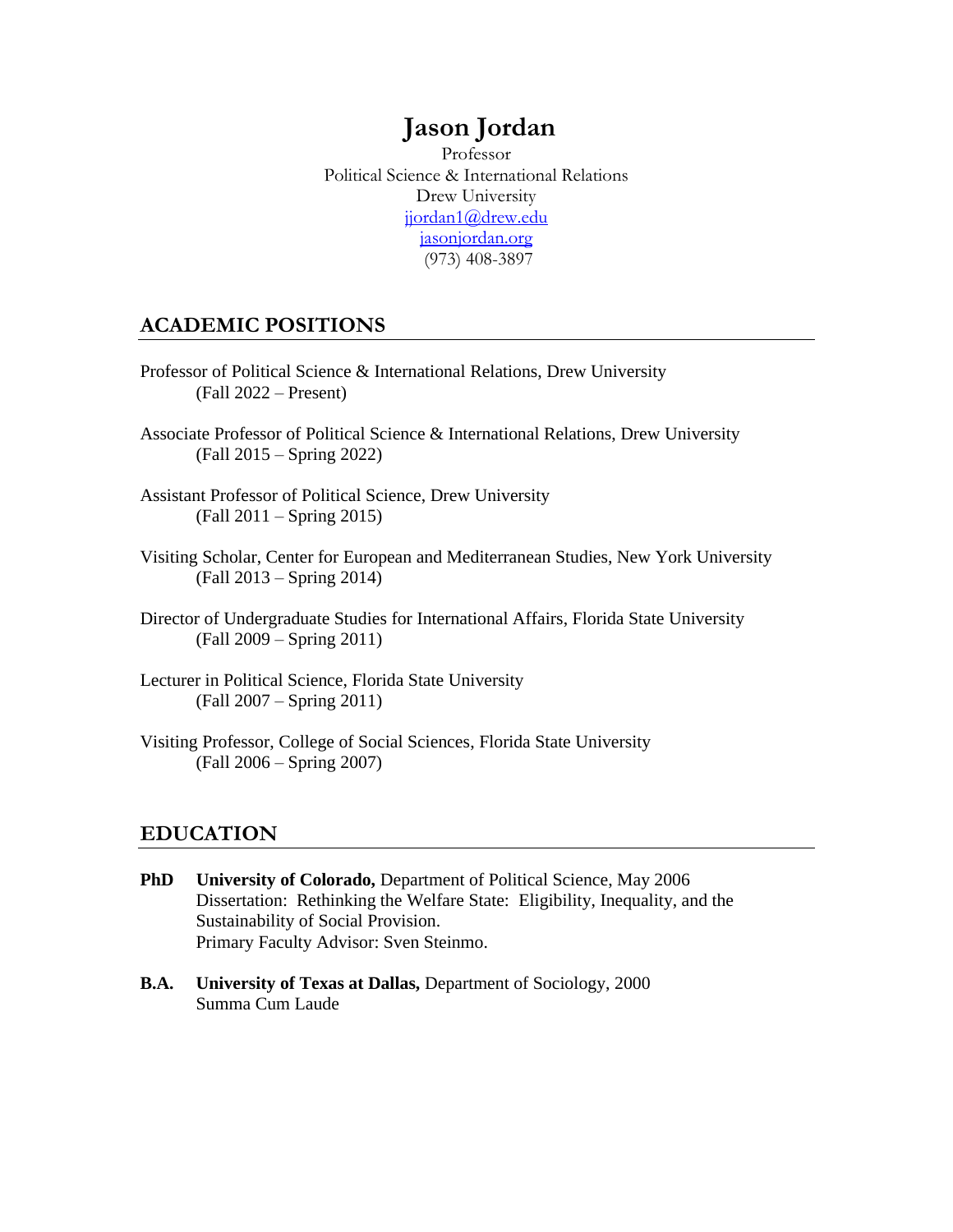### **PEER REVIEWED PUBLICATIONS**

- Jordan, Jason (*In-Press*) The Strategic Ambiguity of the Radical Right A Study of the Danish People's Party. *Party Politics*
- Jordan, Jason (2018) Political Awareness and Support for Redistribution. *European Political Science Review* 10 (1): 119-137.
- Jordan, Jason (*2016*) Religion and Inequality: The Lasting Impact of Religious Traditions and Institutions on Welfare State Development. *European Political Science Review 8 (1): 25-48.*
- Jordan, Jason (2014*)* Religious Belief, Religious Denomination, and Preferences for Redistribution: A Comparison across 13 Countries. *West European Politics 37(1): 19-41.*
- Jordan, Jason (2013) Policy Feedback and Support for the Welfare State: Universalism and Support for the Welfare State across Three Policy Areas. *European Journal of Social Policy* 23 (2): 134-148.
- Jordan, Jason (2011) Health Care Politics in the Age of Retrenchment. *Journal of Social Policy* 40(2): 113-134.
- Jordan, Jason (2010) Institutional Feedback and Support for the Welfare State: The Case of National Health Care. *Comparative Political Studies* 43(7): 862-885.
- Jordan, Jason (2009) Federalism and Health Care Cost Containment in Comparative Perspective. *Publius: The Journal of Federalism* 39(1): 164-186.
- Jordan, Jason (2006) Mothers, Wives, and Workers: Explaining Gendered Dimensions of the Welfare State. *Comparative Political Studies* 39(9): 1109-1132.

#### **OTHER PUBLICATIONS**

Jordan, Jason (February 7, 2018) Americans are Getting Smarter about Politics in at Least One Important Way. Washington Post – Monkey Cage Blog.

#### **WORKING PAPERS**

Jordan, Jason. *Political Awareness and the Structure of Support for the Welfare State.* Being prepared as a chapter in upcoming *New Horizons in Welfare Attitude Research: A Research Agenda for Public Attitudes to Welfare.* Edward Elgar Press.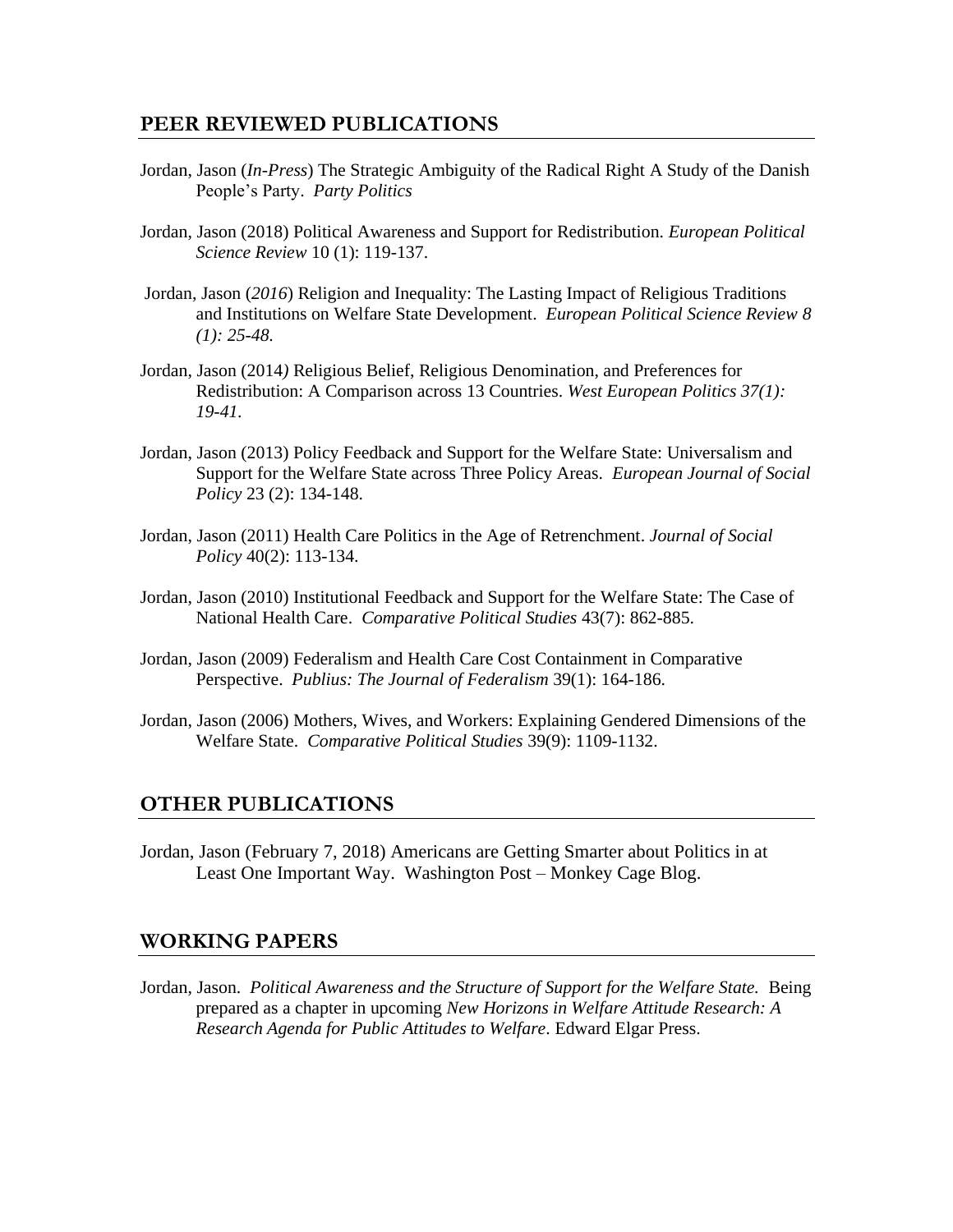### **CONFERENCE PAPERS**

- *Are We Getting Smarter? Polarization and Party System Expertise in the United States* (Presented at the Midwest Political Science Association Meetings, April 2019)
- *Democracy for Idealists? Cross-National Variation in Democratic Competence* (Presented at the Midwest Political Science Association Meetings, March 2018)
- *Political Sophistication and Support for Redistribution* (Presented at the American Political Science Association Meetings, September 2016)
- *Political Knowledge and Support for Redistribution* (Presented at the American Political Science Association Meetings, September 2015)
- *Ignorance is the Opiate of the Masses: Political Knowledge and Support for Redistribution across 14 Countries* (Presented at the Midwest Political Science Association Meetings, April 2015)
- *Religion and Inequality: Exploring the Direction of Causality (Presented at the Midwest* Political Science Association Meetings, April 2014)
- *Policy Feedback and the New Politics of the Welfare State: The Impact of Universalism on the Polarization of Party Systems Across 17 Advanced Industrial Democracies* (Accepted at the American Political Science Meetings, September 2012 – Meetings Canceled)
- *Tax Progressivity, Means-testing and Support for the Welfare State: An Analysis of Public Attitudes across 17 Countries*. (Presented at the Midwest Political Science Association Meetings, April 2012)
- *Partisan Veto Players and Partisanship: The Effects of Differential Fragmentation on Western Welfare States.* (Presented at the Midwest Political Science Association Meetings, April 2011)
- *Partisan versus Collective Veto Players: Political Fragmentation and the Welfare State*  (Presented at the American Political Science Association Meetings, September 2010)
- *Policy Feedback in the Welfare State: The Impact of Welfare Institutions on the Structure and Level of Public Support for Social Programs* (Presented at the Midwest Political Science Meetings, April 2010)
- *Policy Feedback in the Welfare State: An Analysis of Public Support for the Welfare State in 11 States* (Presented at the American Political Science Association Meetings, August 2009)
- *Power and Institutions in Welfare Politics: The Impact of Political Institutions on Political Power and Policy Outcomes in the Welfare State* (Presented at the American Political Science Association Meetings, August 2009)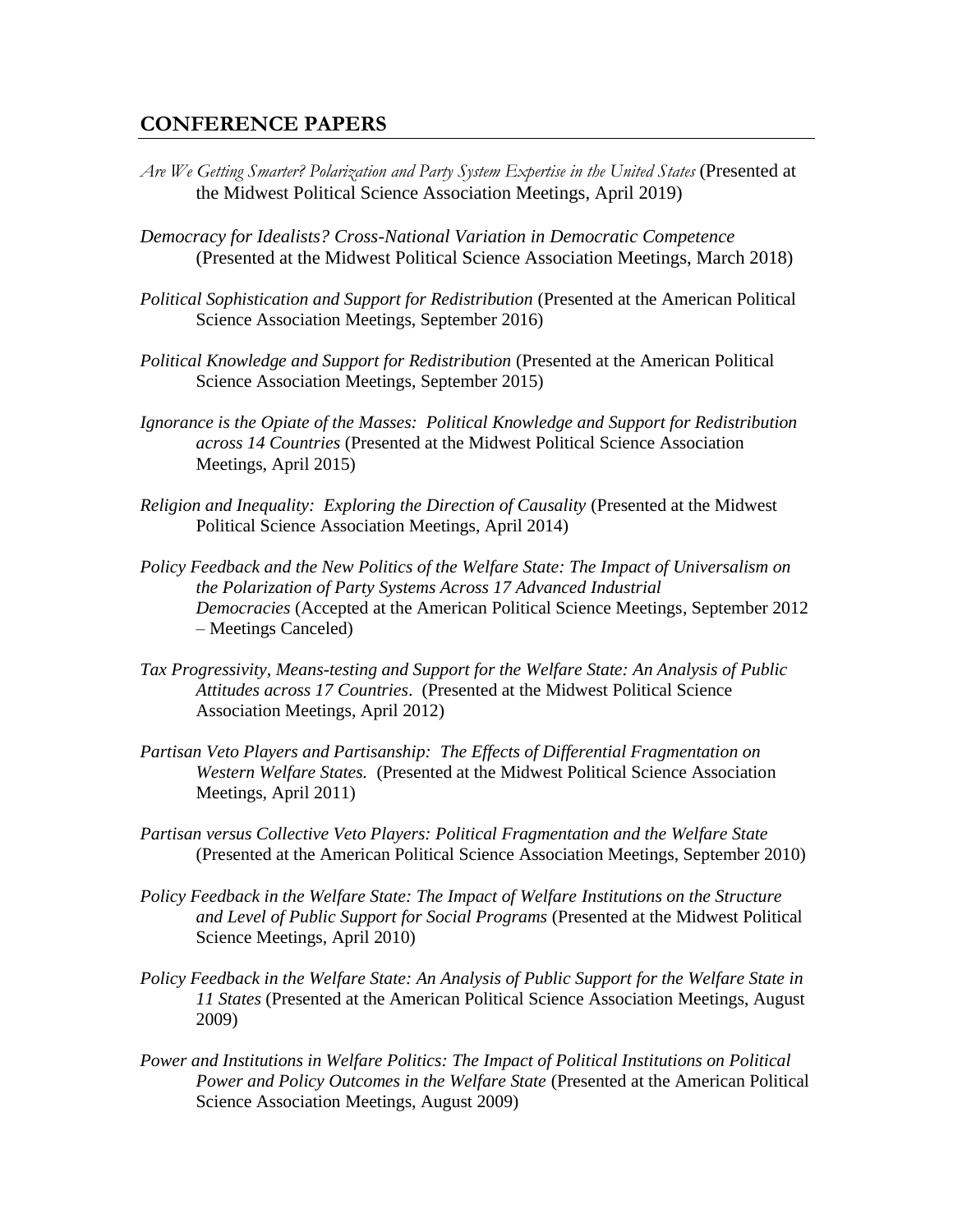- *Policy Feedback and Support for the Welfare State: A Multilevel Analysis of Public Opinion in 13 Countries.* (Presented at the Southern Political Science Association Meetings, 2009)
- *The "New Politics" of Rationing: The Unique Comparative Politics of Health Care.*  (Presented at the Midwest Political Science Association Meetings, April 2008).
- *Federalism and Health Care Cost Control: Political and Market Fragmentation and Health Care Rationing.* (Presented at the Southern Political Science Association Meetings, 2008).
- *American Exceptionalism and the Welfare State.* (Presented at the De Tocqueville Seminar Series, University of Colorado, 2004).
- *Mothers, Wives, and Workers: A Historical Institutionalist Account of Women and the Welfare State.* (Presented at the Midwest Political Science Association Meetings, April 2003).

#### **TEACHING EXPERIENCE**

#### **Undergraduate Courses**

Comparative Political Economy Democratization and Democratic Erosion European Politics International Political Economy Introduction to Comparative Politics Introduction to International Relations Public Opinion Quantitative Approaches to Political Science Research Methods in Political Science

#### **Study Abroad Courses**

The European Union (Czech Republic – Summer 2009  $& 2010$ ) Comparative Politics of Central Europe (Czech Republic – Summer 2009 & 2010)

#### **Graduate Courses - FSU**

Introduction to Statistics Comparative Health Care Politics Politics of Central Europe Health Inequality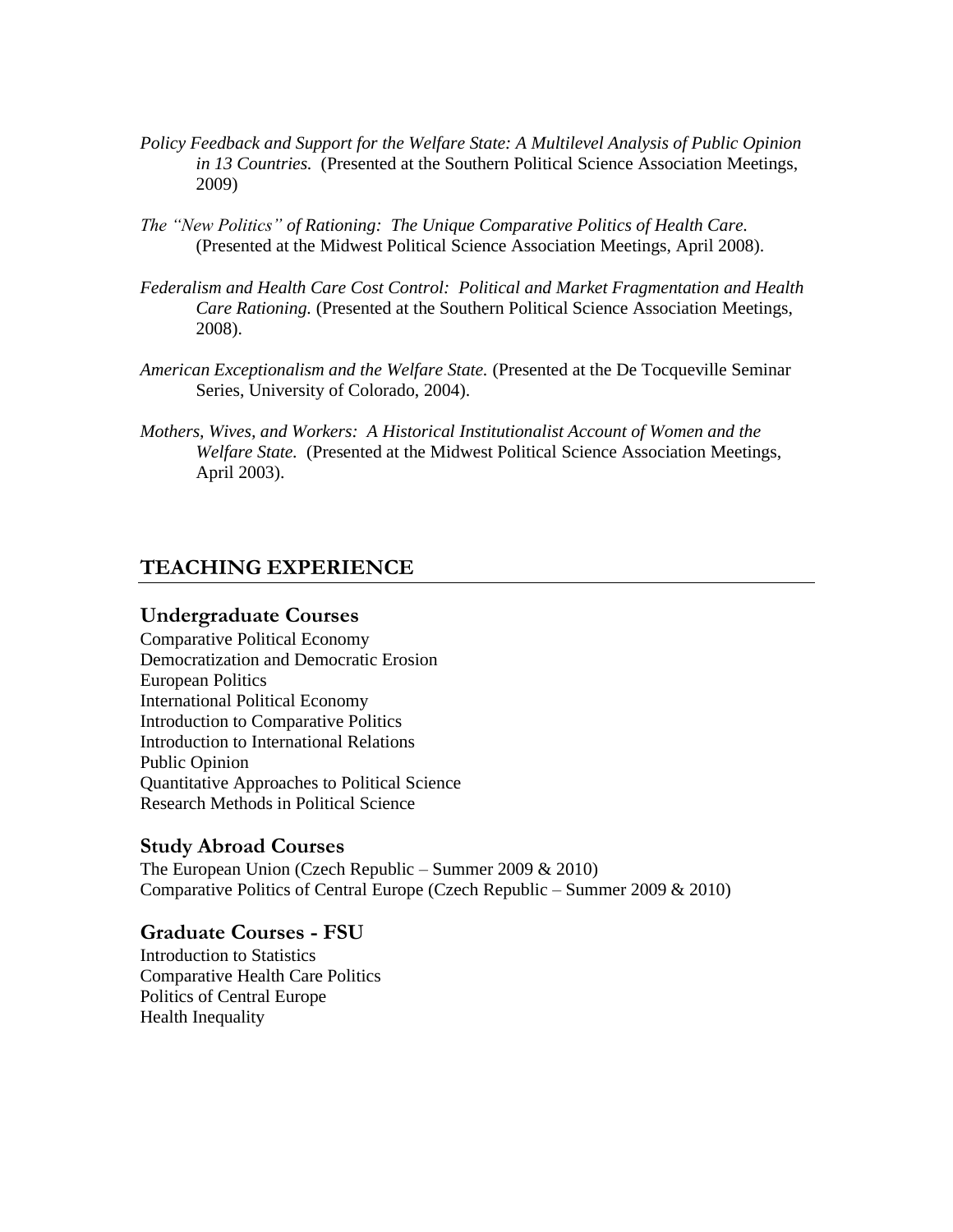# **STUDENT MENTORING**

#### **Faculty Directed Student Organizations**

*Phi Sigma Alpha* (Fall 2012 – Present) College Democrats (Fall 2012 – Present) Florida State University World Affairs Program (2009-2011)

#### **Student Directed Study and Research**

- Frikkee, Amber (2022) *Europe's Population Decline: Implications for its Global Power in the Decades to Come.* Honors Thesis: Chair.
- Smith, Anna (2021) *Yes, We Can! Or, Can We? Medicaid Expansion and Non-Expansion Post-ACA.* Honors Thesis: Chair.
- Oyekola, Peace (2021) *Elite Bargaining: The Glue that Holds Nigeria's Democracy Together.* Honors Thesis: Chair.

Dudziec, Madison (2021) *Consociationalism and the Ethno-Sectarian Conflict: Iraq's Political Fragmentation and Flawed Federalism*. Honors Thesis: Chair.

- Sandanato, Adam (2020) *The Role of Elite Consensus in the Post-war Foreign Policy of the United States and West Germany.* Honors Thesis: Chair.
- Bongwe, Bongiwe (2020) *Redefining Corruption: The Role of the British Government and the ANC in 1999 South African Strategic Arms Package*. Honors Thesis: Chair.
- Liddy, Tess (2020) *A Country Changed: The Dramatic Shift of Irish Social Values*. Honors Thesis: Chair.

Carragine, Crystal (2019) *Emancipative Values and Democratization: Is a Desire for Freedom a Cause or an Effect of Democracy?* Honors Thesis: Chair

- Annarelli, Katie (2018) *The Development of the Economic Recovery Tax Act of 1981 and*  Its Implications for Income Distribution in the United States. Honors Thesis: 2<sup>nd</sup> Reader
- Cynthia Montalvo (2016) *"Renewable Energy Development in Germany and the United States.*" Honors Thesis: 3<sup>rd</sup> Reader.
- Allison Rastelli (2016) "*Chinese Foreign Policy: A Case Study of the South China Sea."* Honors Thesis: 2<sup>nd</sup> Reader.
- Eliza Sheff (2015) *Power Asymmetry, Interstate Cooperation & Riparian Conflicts Explaining the US-Mexico Relationship Over Shared Rivers.* Honors Thesis: 2nd Reader.

Mariel Hooper (2014) *Beppe Grillo and the Rise of the Five Stars Movement: An Examination of M5S in the Context of Italian Populism.* Honors Thesis: Chair.

Peter Horton (2013) *Understanding the Costs: The Macroeconomic Effects of Terrorism in*  Spain and the United Kingdom. Honors Thesis: 2<sup>nd</sup> Reader.

- Jack Beers (2013) *Clearer than the Truth: An Evaluation of the Rise and Fall of Détente.*  Honors Thesis: 3rd Reader.
- Danielle DiFiore (2010) *From Cult Figure to Popular Hero: Hunter S. Thompson in Literature and Film*. Honors Thesis: 3rd Reader.